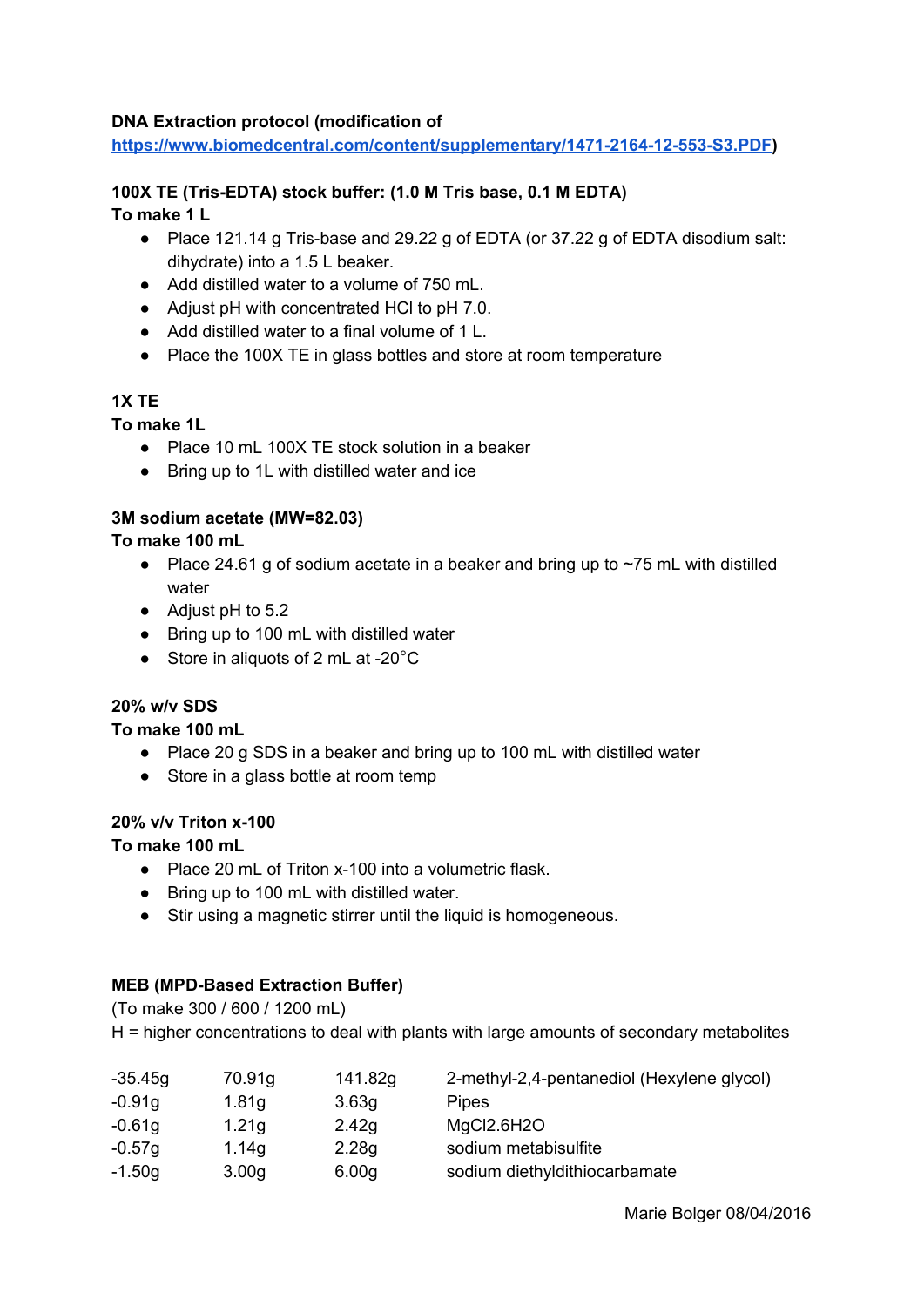| $-200ml$ | 400ml  | 800ml  | distilled water |
|----------|--------|--------|-----------------|
| $-8.77g$ | 17.54g | 35.08g | L-lysine        |
| -0.68g   | 1.36g  | 2.72g  | EGTA            |

- Add all chemicals to a (500/1000/1500 mL) beaker together with the water
- Mix using a magnetic stirrer.
- Add 6g / 12g / 24g or 12g (H) / 24g (H) / 48g (H) of PVP-10 a little at a time to prevent clumping
- Add highly conc HCL to the medium until the pH is between 3 and 4 and is not drifting
- Add 1M NaOH until pH is 6.0
- Add crushed ice until total vol is 300ml / 600ml / 1200ml
- cover and place at  $4^{\circ}$ C (if possible, gently stirring)
- Add 2-mercaptoethanol (in fume cupboards) just before use

| $-120$ µl    | $240$ µl    | $480$ µl | 2-mercaptoethanol |
|--------------|-------------|----------|-------------------|
| $-0.6ml$ (H) | 1.2ml $(H)$ | 2.4ml(H) |                   |

# **MPDB (2-methyl-2,4 pentanediol buffer)**

(To make 50 / 100 / 200ml) H = higher concentrations to deal with plants with large amounts of secondary metabolites

| $-2.95g$     | 5.90 <sub>q</sub> | 11.80g            | 2-methyl-2,4 pentanediol |
|--------------|-------------------|-------------------|--------------------------|
| $-5.90g$ (H) | 11.80g(H)         | 23.60g (H)        |                          |
| $-0.15g$     | 0.30 <sub>g</sub> | 0.60 <sub>g</sub> | <b>Pipes</b>             |
| $-0.10g$     | 0.20 <sub>g</sub> | 0.40 <sub>g</sub> | MgCl2.6H20               |
| $-0.10g$     | 0.20g             | 0.40 <sub>g</sub> | sodium metabisulfite     |
| $-0.25ml$    | 0.50ml            | 1.00ml            | Triton x-100             |
| $-1.50g$     | 3.00 <sub>g</sub> | 6.00 <sub>g</sub> | L-lysine                 |
| $-0.11g$     | 0.22g             | 0.44g             | <b>EGTA</b>              |
|              |                   |                   |                          |

- Add all chemicals to a 100/200/250 mL beaker
- $\bullet$  Add distilled water to a volume of  $\sim$ 45/75/150 mL
- Add NaOH until pH is 7.0
- Bring total vol to 50ml / 100ml / 200ml with distilled water.
- Cover and place at  $4^{\circ}$ C (if possible, gently stirring)

● Add 2-mercaptoethanol (in fume cupboards) just before use

| -19.5µl | 39µI | 78µl | 2-mercaptoethanol |
|---------|------|------|-------------------|
|---------|------|------|-------------------|

-0.25ml(H) 0.5ml (H) 1ml (H)

# **Other Chemicals**

- Phenol/chloroform/isoamyl alcohol (24:24:1)
- 100% Ethanol
- $\bullet$  70% (v/v) Ethanol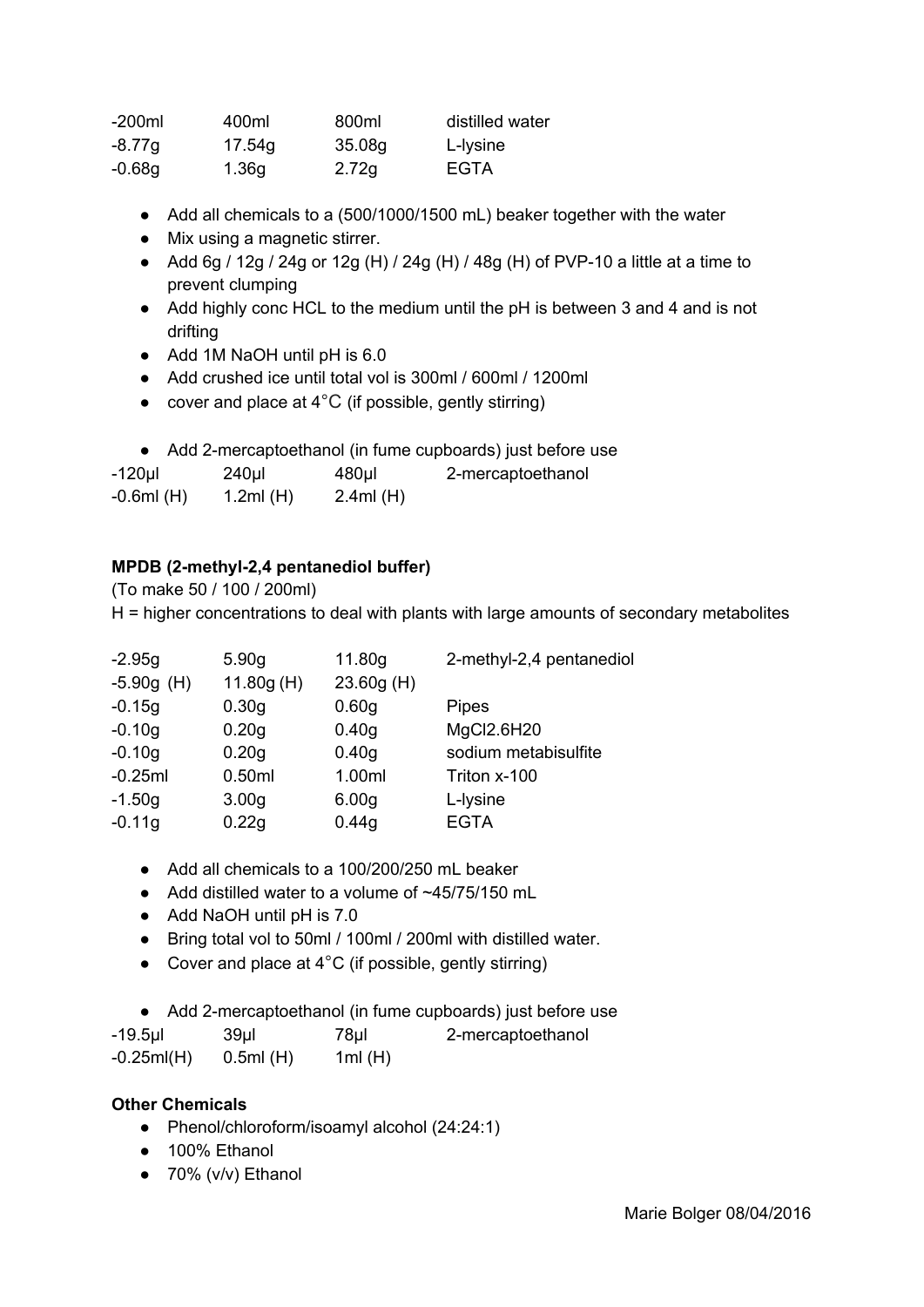# **Preparation**

- 1. Prepare MEB and MPDB as previously described. Ideally, these buffers are prepared before any tissue is harvested (i.e., the fresher the tissue, the better the result). **NOTE: Do not yet add the 2-mercaptoethanol.**
- 2. Prepare 1 L of 1x TE as described above (make sure to keep TE ice cold).
- 3. Pre cool the blender by placing it in a cold room or filling it with ice.
- 4. Pre cool the centrifuges to 4°C.
- 5. Prepare a water bath at 60°C.

#### **Harvesting**

- 1. Plants should be placed in the dark for 48hrs before harvesting (to reduce the starch content). Make sure that the plants are well watered during this period.
- 2. Collect young leaves and buds and submerge directly into the ice cold TE buffer.
- 3. Approximately 20-100g of fresh material is collected for one isolation.

#### **Nuclei extraction**

- 1. Add 2-mercaptoethanol to the MEB and MPDB (in fume cupboard).
- 2. Strain the TE buffer from the plant material (using sieve) and place plant material in the pre-cooled blender together with the MEB.
- 3. Homogenize using the highest available speed for 30 seconds.
- 4. Squeeze the homogenate through 4 layers of miracloth (all liquid should be removed).
- 5. Filter again through 4 fresh layers of miracloth, but allow this filtration to occur by gravity only (no squeezing) into an ice cold beaker (keep beaker on ice).
- 6. Add 20% Triton x-100 to the beaker to a final concentration of 0.5% while stirring (using a magnetic stirrer).
- 7. Leave the mixture to incubate for 30 minutes while gently stirring (in a cold room) or on ice.
- 8. Centrifuge the mixture at 800g for 20 minutes at 4°C.
- 9. Resuspend the pellet using a soft paint brush soaked in MPDB. Transfer the pellet to a 15 mL Falcon tube. Bring the volume up to 10 mL with MPDB.
- 10. Centrifuge at 650g for 20 minutes. Discard the supernatant.
- 11. Add a further 10 mL MPDB to the pellet and mix by gentle inversion. Centrifuge again at 650g for 20 minutes.
- 12. Discard the supernatant and if the pellet still contains green material, repeat step 11.
- 13. Resuspend the pellet (containing the nuclei) in the residual MPDB contained in the tube. Additional MPDB may be added if necessary, but keeping the volume low is recommended.

### **DNA extraction from Nuclei**

- 1. Transfer the resuspended pellet to a 2 mL eppendorf tube (or to multiple tube if volume is greater than ~600μl).
- 2. Add 20% SDS (w/v) to a final concentration of 2% (w/v). Mix content of the tube by gentle inversion to lyse the nuclei.